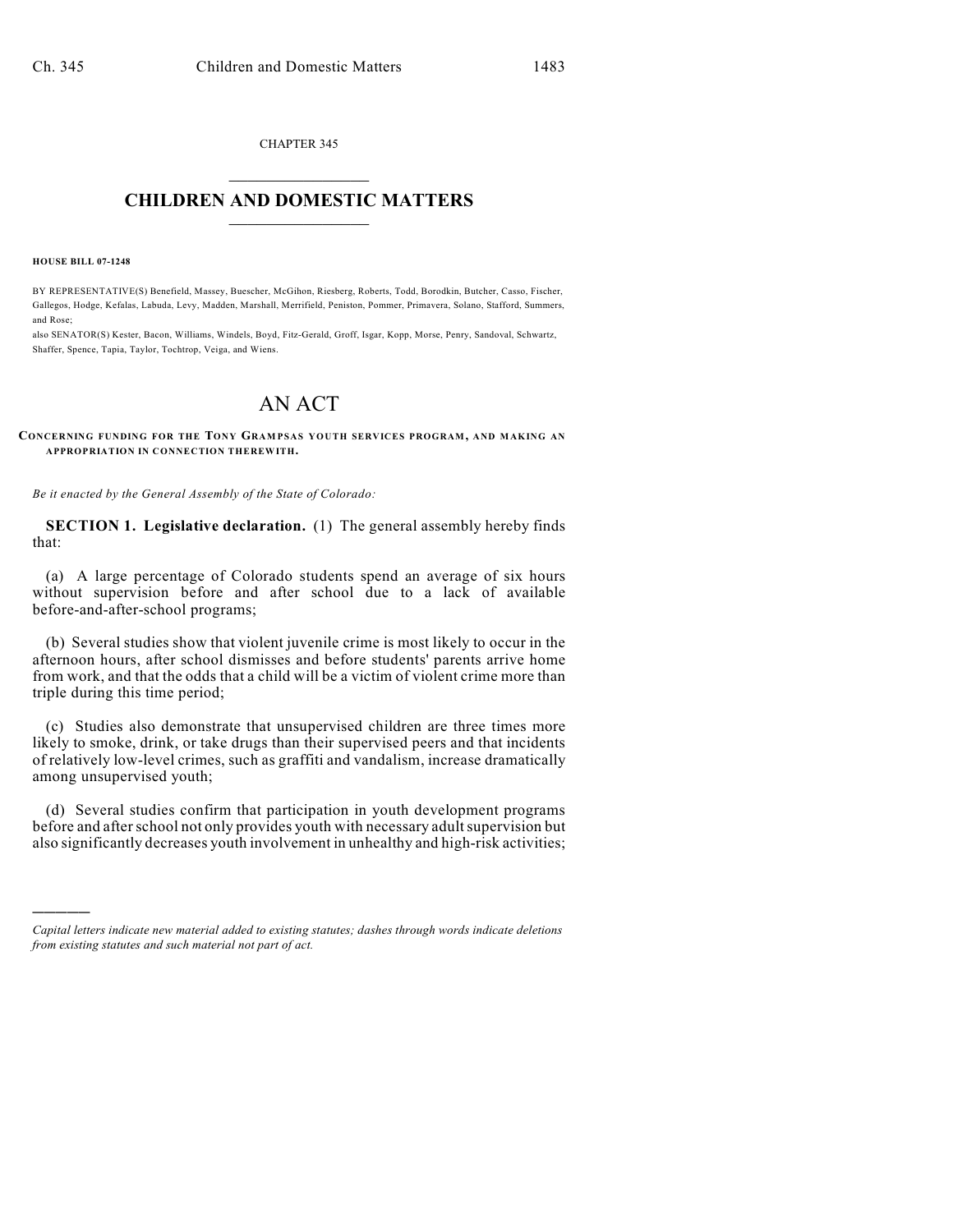(e) In recent years, due to budgetary pressures at the state and local levels, school districts have had to significantly reduce their offerings of before-and-after-school programs, including athletics and other extracurricular activities, and the state appropriations to fund student dropout prevention and intervention programs at the state level have been significantly decreased, resulting in a severe decrease in the before-and-after-school program options available to parents whose children need supervision during these hours.

(2) The general assembly therefore finds that creation of the Colorado student before-and-after-school project in section 25-20.5-205, Colorado Revised Statutes, to fund before-and-after-school youth development programs is necessary to ensure the availability of effective programs to provide necessary supervision for youth, reduce juvenile criminal behavior, and help to ensure that the youth of the state become healthy, mature, contributing members of society.

**SECTION 2.** Part 2 of article 20.5 of title 25, Colorado Revised Statutes, is amended BY THE ADDITION OF A NEW SECTION to read:

**25-20.5-205. Colorado student before-and-after-school project - creation funding.** (1) **Definitions.** AS USED IN THIS SECTION, UNLESS THE CONTEXT OTHERWISE REQUIRES:

(a) "BEFORE-AND-AFTER-SCHOOL PROGRAM" MEANS A PROGRAM THAT MEETS BEFORE REGULAR SCHOOL HOURS OR AFTER REGULAR SCHOOL HOURS OR DURING A PERIOD WHEN SCHOOL IS NOT IN SESSION.

(b) "FUND" MEANS THE COLORADO STUDENT BEFORE-AND-AFTER-SCHOOL PROJECT FUND CREATED IN SUBSECTION (4) OF THIS SECTION.

(c) "PROJECT" MEANS THE COLORADO BEFORE-AND-AFTER-SCHOOL PROJECT CREATED IN SUBSECTION (2) OF THIS SECTION.

(2) **Colorado student before-and-after-school project.** THERE IS HEREBY CREATED, IN THE TONY GRAMPSAS YOUTH SERVICES PROGRAM, THE COLORADO STUDENT BEFORE-AND-AFTER-SCHOOL PROJECT FOR THE PURPOSE OF PROVIDING GRANTS TO ENTITIES TO PROVIDE HIGH-QUALITY BEFORE-AND-AFTER-SCHOOL PROGRAMS THAT MAY INCLUDE AN ALCOHOL OR DRUG ABUSE PREVENTION AND EDUCATION COMPONENT. ENTITIES THAT RECEIVE GRANTS PURSUANT TO THIS SECTION SHALL APPLY THE GRANTS TO CREATING AND IMPLEMENTING BEFORE-AND-AFTER-SCHOOL PROGRAMS THAT PRIMARILY SERVE YOUTH ENROLLED IN GRADES SIX THROUGH EIGHT OR YOUTH WHO ARE TWELVE TO FOURTEEN YEARS OF AGE. THE BEFORE-AND-AFTER-SCHOOL PROGRAMS SHALL BE DESIGNED TO HELP YOUTH DEVELOP THEIR INTERESTS AND SKILLS IN THE AREAS OF SPORTS AND FITNESS, CHARACTER AND LEADERSHIP, OR ARTS AND CULTURE AND MAY PROVIDE EDUCATION REGARDING THE DANGERS OF THE USE OF ALCOHOL AND DRUGS. BEFORE-AND-AFTER-SCHOOL PROGRAMS THAT ARE DESIGNED PRIMARILY TO INCREASE ACADEMIC ACHIEVEMENT OR THAT PROVIDE RELIGIOUS INSTRUCTION ARE NOT ELIGIBLE FOR FUNDING PURSUANT TO THIS SECTION.

(3) **Administration.** (a) THE DIVISION SHALL ADMINISTER THE PROJECT. THE BOARD SHALL SELECT THE ENTITIES THAT WILL RECEIVE GRANTS THROUGH THE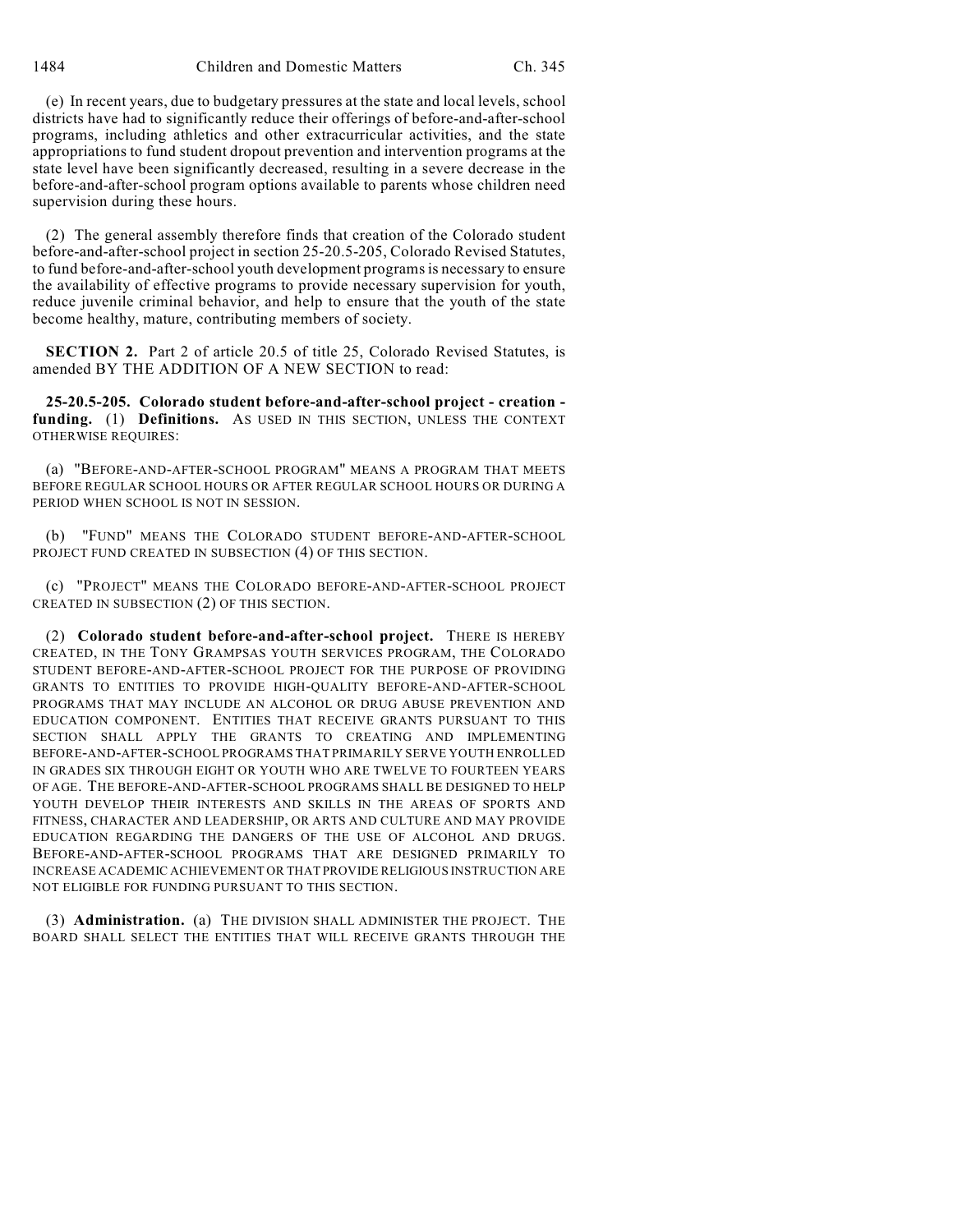PROJECT AND THE AMOUNT OF EACH GRANT. IN ADDITION, THE DIVISION SHALL MONITOR THE EFFECTIVENESS OF BEFORE-AND-AFTER-SCHOOL PROGRAMS THAT RECEIVE MONEYS THROUGH THE PROJECT. TO BE ELIGIBLE FOR GRANTS THROUGH THE PROJECT, AN ENTITY SHALL APPLY TO THE BOARD IN ACCORDANCE WITH THE TIMELINES AND GUIDELINES ADOPTED BY THE BOARD PURSUANT TO SECTION 25-20.5-202. NOTWITHSTANDING ANY PROVISION OF THIS PART 2 OR ANY CRITERIA FOR AWARDING GRANTS ADOPTED BY THE BOARD PURSUANT TO SECTION 25-20.5-202 (2) (b) TO THE CONTRARY, AN ENTITY MAY BE ELIGIBLE TO RECEIVE A GRANT PURSUANT TO THIS SECTION REGARDLESS OF WHETHER THE BEFORE-AND-AFTER-SCHOOL PROGRAM TO WHICH THE GRANT WOULD APPLY SERVES YOUTH WHO ARE ELIGIBLE FOR FREE OR REDUCED-COST LUNCH PURSUANT TO THE "NATIONAL SCHOOL LUNCH ACT", 42 U.S.C. SEC. 1751 ET SEQ.

(b) THE GRANTS AWARDED THROUGH THE PROJECT SHALL BE PAID FROM MONEYS APPROPRIATED FROM THE FUND TO THE DIVISION. THE BOARD AND GRANT RECIPIENTS ARE ENCOURAGED TO APPLY MONEYS AWARDED THROUGH THE PROJECT TO LEVERAGE ADDITIONAL FUNDING AS MATCHING FUNDS FROM PRIVATE AND FEDERAL SOURCES.

(4) **Colorado student before-and-after-school project fund.** THERE IS HEREBY CREATED IN THE STATE TREASURY THE COLORADO STUDENT BEFORE-AND-AFTER-SCHOOL PROJECT FUND THAT SHALL CONSIST OF MONEYS THAT MAY BE APPROPRIATED BY THE GENERAL ASSEMBLY TO THE FUND. THE MONEYS IN THE FUND SHALL BE SUBJECT TO ANNUAL APPROPRIATION BY THE GENERAL ASSEMBLY TO THE DIVISION FOR THE PURPOSE OF PROVIDING GRANTS AS PROVIDED IN THIS SECTION AND THE DIRECT AND INDIRECT COSTS ASSOCIATED WITH THE IMPLEMENTATION OF THIS SECTION. ANY MONEYS IN THE FUND NOT EXPENDED FOR THE PURPOSE OF THIS SECTION MAY BE INVESTED BY THE STATE TREASURER AS PROVIDED BY LAW. ALL INTEREST AND INCOME DERIVED FROM THE INVESTMENT AND DEPOSIT OF MONEYS IN THE FUND SHALL BE CREDITED TO THE FUND. ANY UNEXPENDED AND UNENCUMBERED MONEYS REMAINING IN THE FUND AT THE END OF A FISCAL YEAR SHALL REMAIN IN THE FUND AND SHALL NOT BE CREDITED OR TRANSFERRED TO THE GENERAL FUND OR ANOTHER FUND.

**SECTION 3. Appropriation - adjustment to the 2007 long bill.** (1) In addition to any other appropriation, for the fiscal year beginning July 1, 2007, there is hereby appropriated, out of any moneys in the general fund not otherwise appropriated, to the Colorado student before-and-after-school project fund created in section 25-20.5-205 (4), Colorado Revised Statutes, the sum of three hundred thousand dollars (\$300,000), and such sum, or so much thereof as may be necessary, is further appropriated to the department of public health and environment, prevention services division, prevention partnerships, Tony Grampsas youth services program, for the Colorado student before-and-after-school project.

(2) For the implementation of this act, the appropriation made in section 21 of the annual general appropriation act for the fiscal year beginning July 1, 2007, shall be adjusted as follows: The general fund appropriation to the controlled maintenance trust fund is decreased by three hundred thousand dollars (\$300,000).

**SECTION 4. Effective date.** This act shall take effect July 1, 2007.